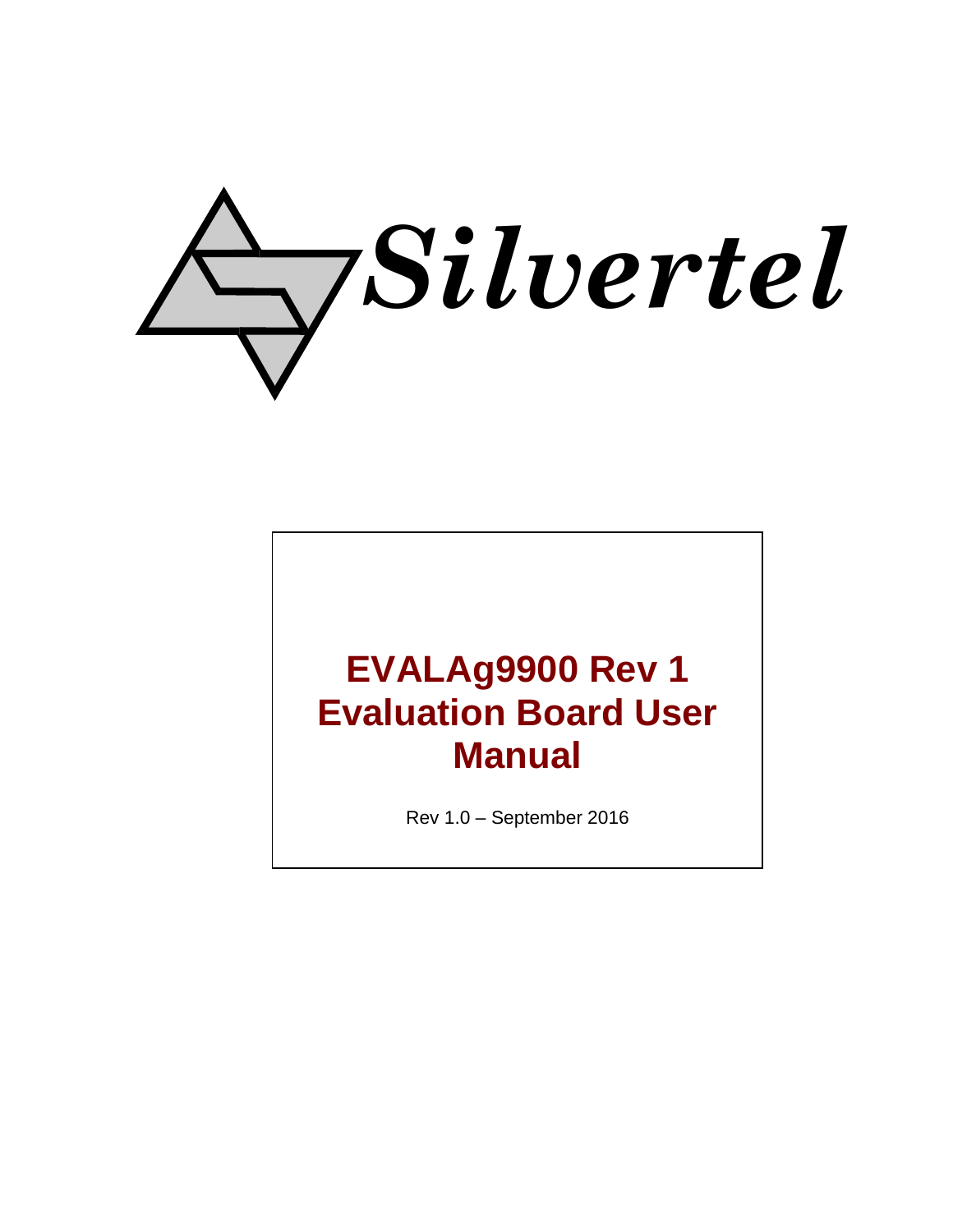## <span id="page-1-0"></span>1 Table of Contents

| $\mathbf 1$  |     | <b>Table of Contents</b> |   |
|--------------|-----|--------------------------|---|
| $\mathbf{2}$ |     | <b>Table of Figures</b>  |   |
| 3            |     | <b>Introduction</b>      | 2 |
| 4            |     | <b>Board Description</b> | 2 |
|              | 4.1 |                          |   |
|              |     |                          |   |
|              |     |                          |   |
|              |     |                          |   |
|              |     |                          |   |
| 5            |     | <b>Typical Set-up</b>    | 5 |
| 6            |     | <b>Using the Board</b>   | 6 |
|              | 6.1 |                          |   |
|              |     |                          |   |
|              | 6.3 |                          |   |

## <span id="page-1-1"></span>2 Table of Figures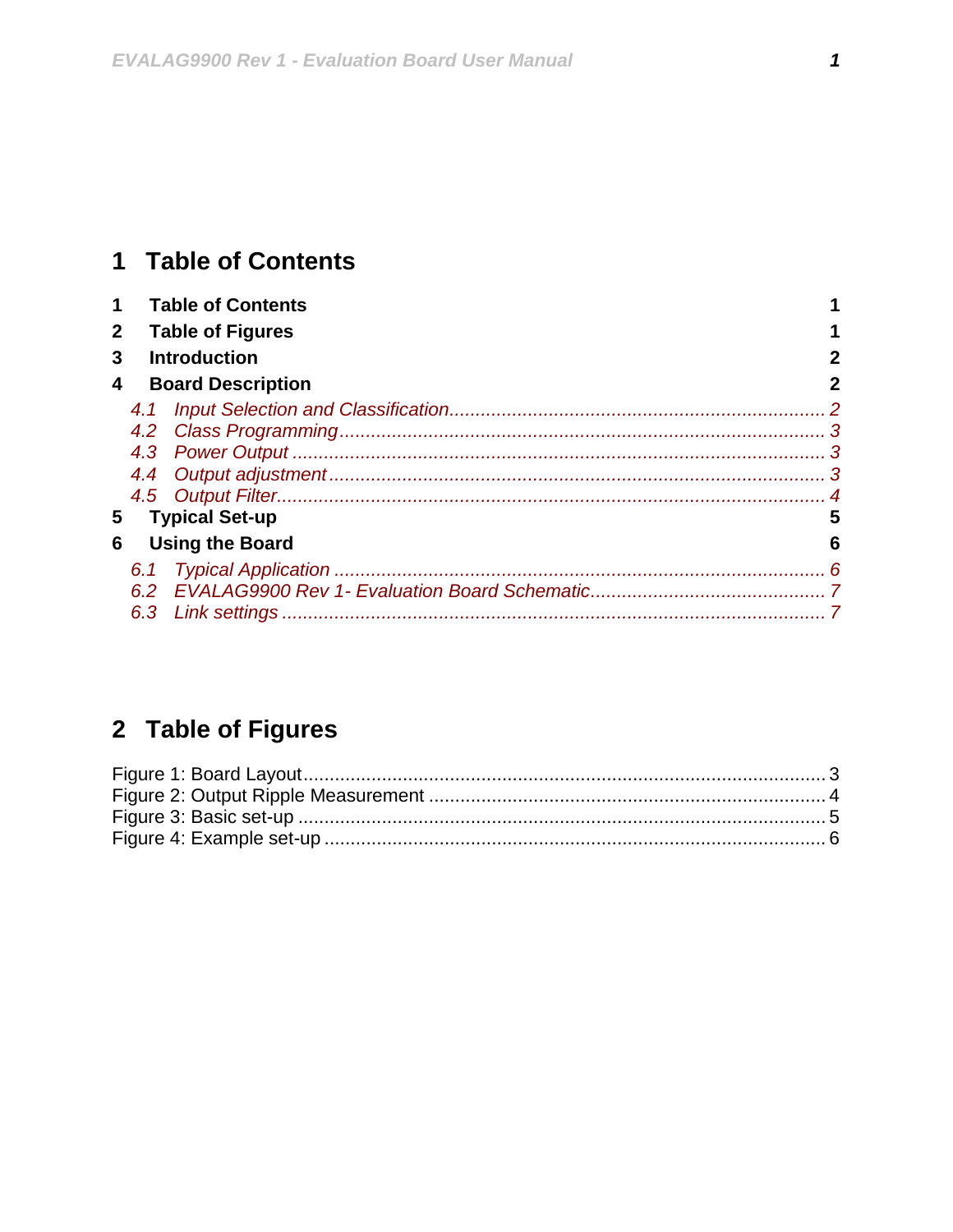#### <span id="page-2-0"></span>**3 Introduction**

This manual is intended to be a guide to using the "EVALAg9900 Rev 1" evaluation board with an Ag9912M Powered Device (PD) module.

The EVALAg9900 evaluation board can be powered using the spare pair in the CAT5e cable (pins 4 & 5 and pins 7 & 8), or over the data pair through on-board magnetics.

The EVALAG9900 evaluation board has been designed to handle 10GBASE-T Ethernet data rates.

## <span id="page-2-1"></span>**4 Board Description**

The input data and power is supplied to the board through connector J101. The data is passed through to the peripheral equipment via J100, with the output power from the Ag9900 module supplied via J3 to J5 (see Figure 1 & 4).

The EVALAg9900 on-board bridge rectifiers will ensure that the correct input polarity is applied to the Ag9900M.

LED 1 indicates that power is being supplied to the Ag9900M. This can be disabled by removing the jumper link LK1, removing this link does not affect the power being delivered to the Ag9900M.

#### <span id="page-2-2"></span>*4.1 Input Selection and Classification*

The PSE output is automatically extracted from either the spare pairs or from the center taps of T100.

BR1 and BR2 are fitted to ensure that the PSE output polarity is correctly delivered to the VIN+ and VIN- (input) pins of the Ag9900M module.

The EVALAG9900 evaluation board has ferrite beads fitted on each input to reduce emissions, see apps notes "ANX-POE-EMI" and ANX-POE-HDBaseT" on our website for more information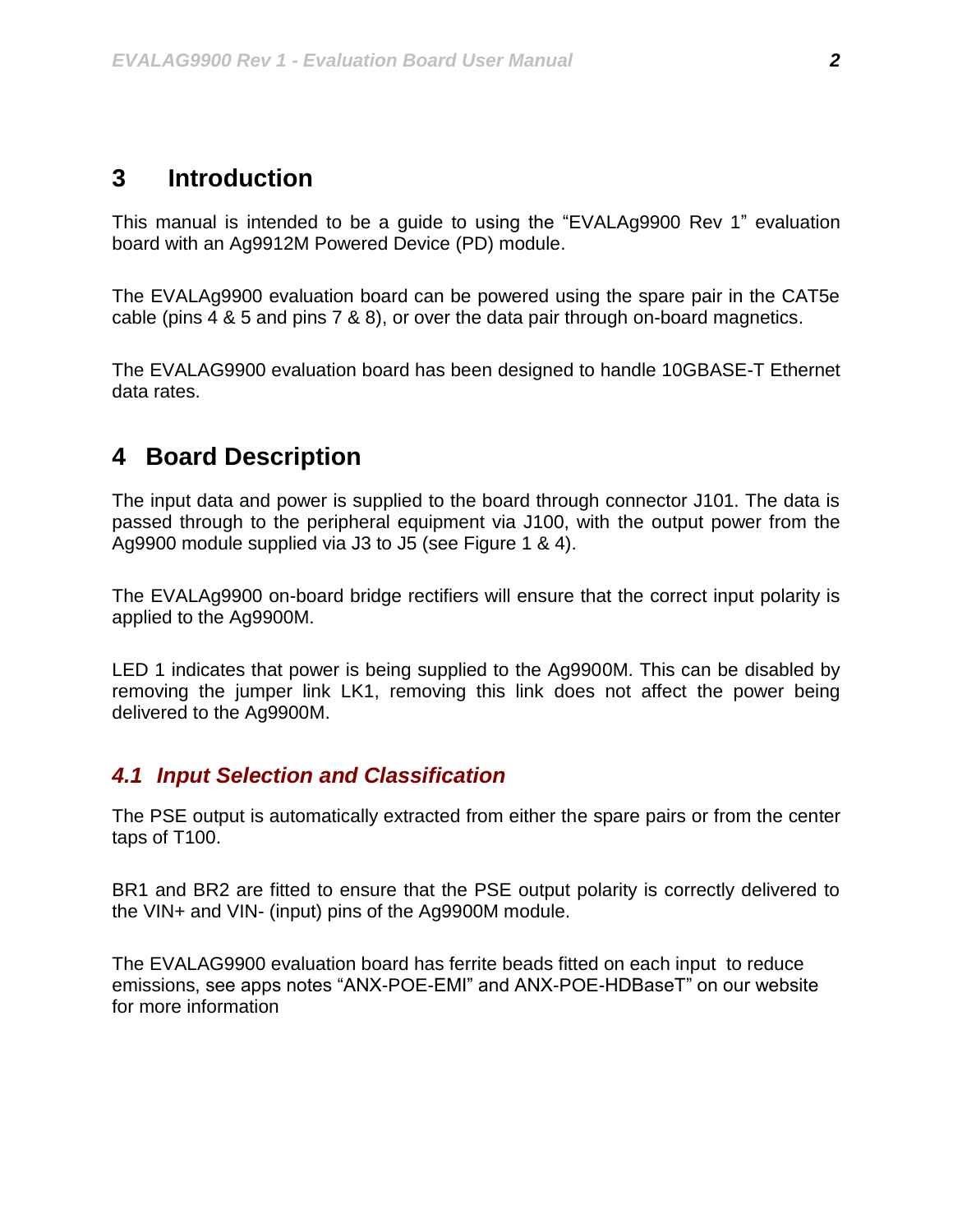

Figure 1: Board Layout

#### <span id="page-3-3"></span><span id="page-3-0"></span>*4.2 Class Programming*

The Ag9900M is internally set to Class 0, so the EVALAG9900 evaluation board does not have any class programming.

#### <span id="page-3-1"></span>*4.3 Power Output*

The Ag9900M output is delivered from connectors J3 (positive) and J5 (negative). In addition to these the output voltage is also available from J4 (the center pin is positive).

LED2 is illuminated when the Ag9900M output is ON and LK3 is fitted.

#### <span id="page-3-2"></span>*4.4 Output adjustment*

The output voltage of the Ag9900M can be adjusted by connecting the ADJ pin to either the -VDC or the +VDC pins. LK2 can be used to adjust the output voltage (see [Figure](#page-3-3)  [1\)](#page-3-3).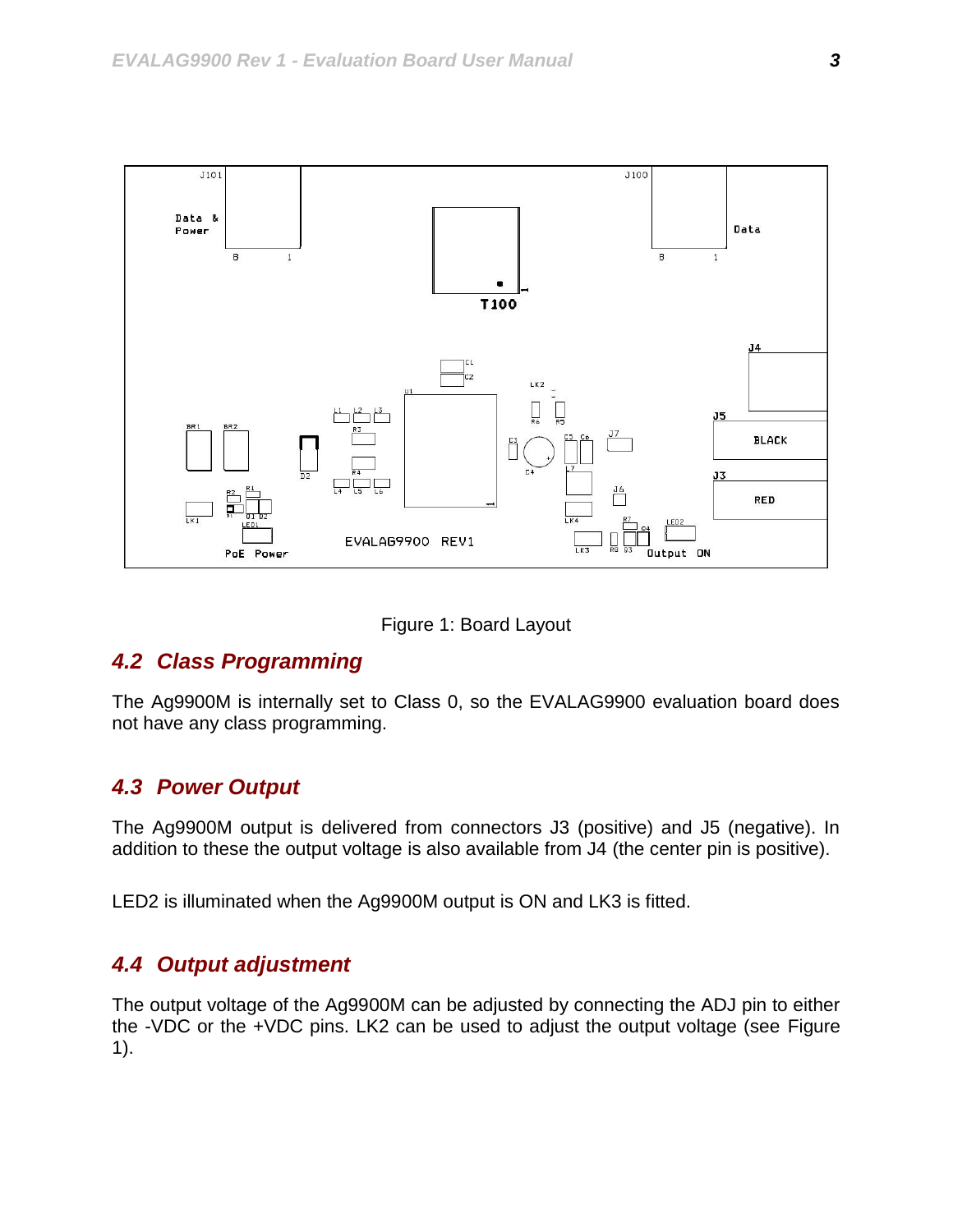On the EVALAG9900 evaluation board R5 and R6 are fitted with a 0 Ohm link to give its full adjustment, see the output adjustment section in the datasheet for more information.

With LK2 fitted above R5 (center to right) the output voltage will be decreased.

With LK2 fitted above R6 (center to left) the output voltage will be increased.

#### <span id="page-4-0"></span>*4.5 Output Filter*

The EVALAG9900 evaluation board has an output PI filter fitted, to reduce the output ripple. The PI filter is disabled when the link LK4 is fitted, but can be activated by simply removing the link LK4 (see Figure1).

To measure the output ripple correctly positions J7 and J6 have been fitted for a scope tip to be placed inside J6 with the barrel resting on J7. (See Figure 2 below).



<span id="page-4-1"></span>Figure 2: Output Ripple Measurement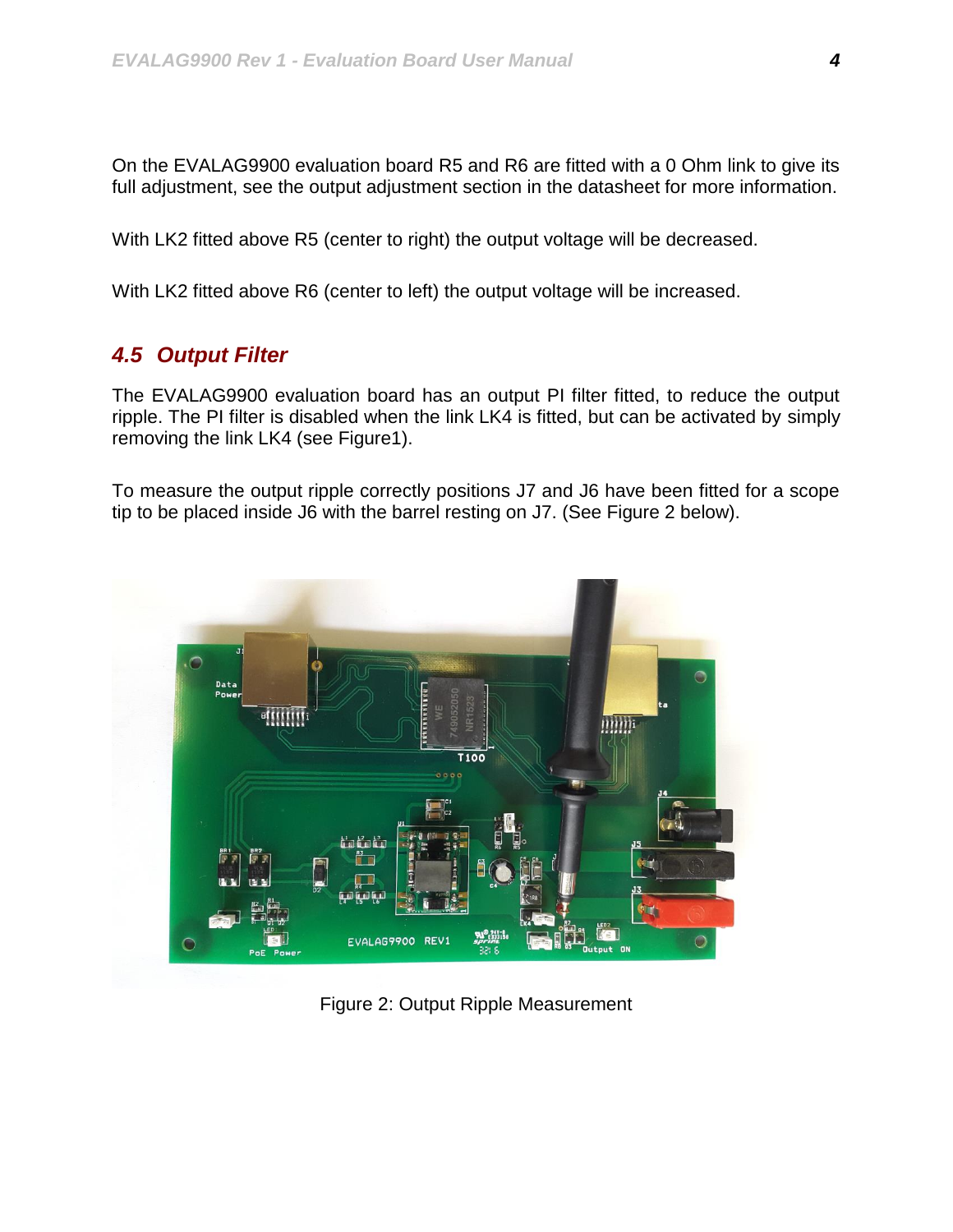## <span id="page-5-0"></span>**5 Typical Set-up**

Figure 3 shows the basic set up using the POE evaluation board with a High Power Midspan or Endspan.

The equipment required: -

- > Midspan or Endspan PSE (Power Sourcing Equipment)
- $\triangleright$  Peripheral (or Test) Equipment
- $\triangleright$  CAT5e cables
- $\triangleright$  Output power cable
- $\triangleright$  Mains cable

<span id="page-5-1"></span>

Figure 3: Basic set-up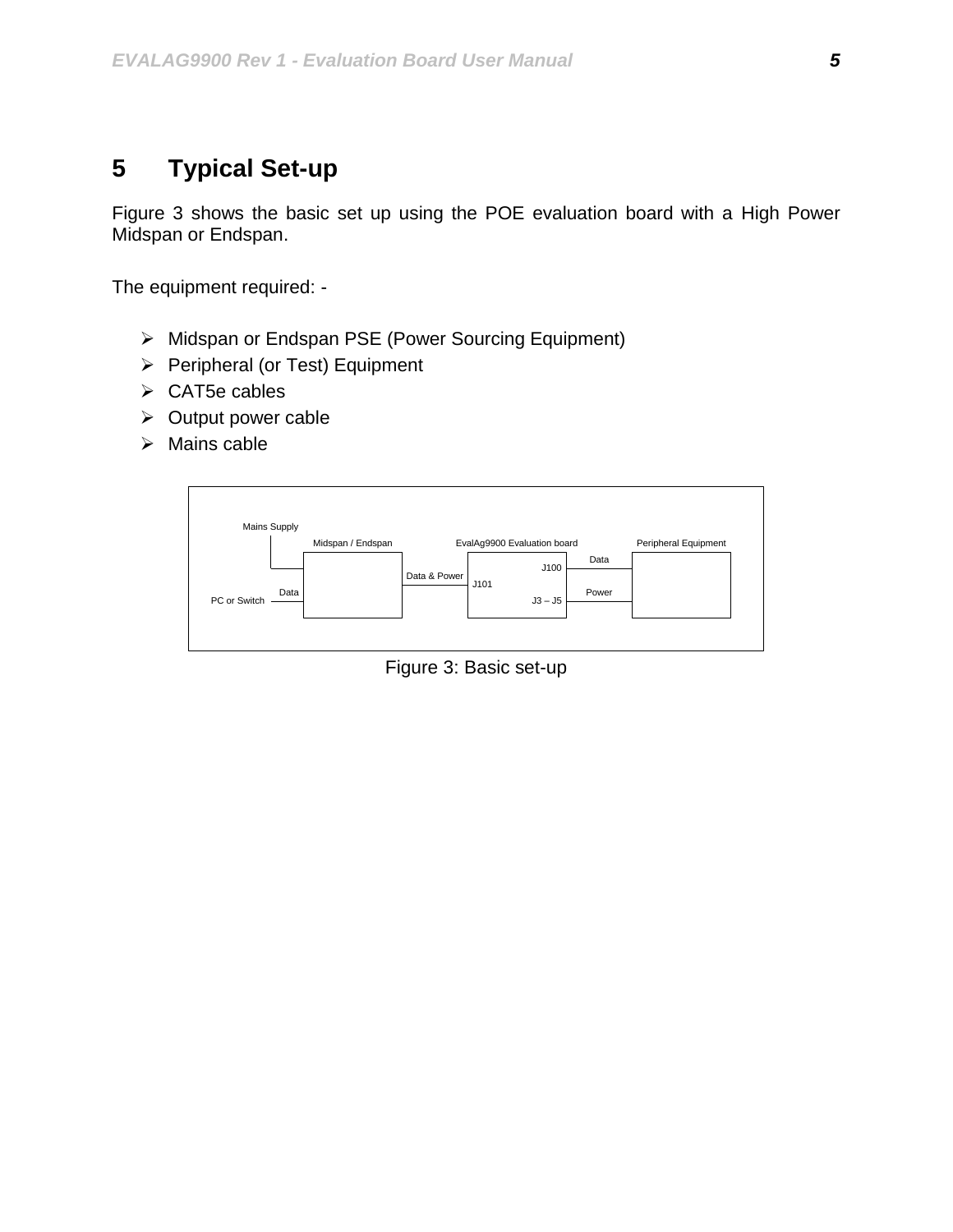#### <span id="page-6-0"></span>**6 Using the Board**

#### <span id="page-6-1"></span>*6.1 Typical Application*

Figure 4 shows the full test set-up using an EVALAG9900 board and an EVALAG6100 board supplying +12V to an Ethernet camera.

The PC ethernet port is connected to the data input of the EVALAG6100 board (J1) via a short Cat5e patch cable. The Data & Power output from the EVALAG6100 board (J2) is connected to the input of the EVALAG9900 board (J101) via a CAT5e cable. The data output of the EVALAG9900 board (J100) is connected to the data port of the ethernet camera via a CAT5e cable. The (+12V) power output from the EVALAG9900 board is connected to the dc input of the ethernet camera.



<span id="page-6-2"></span>Figure 4: Example set-up